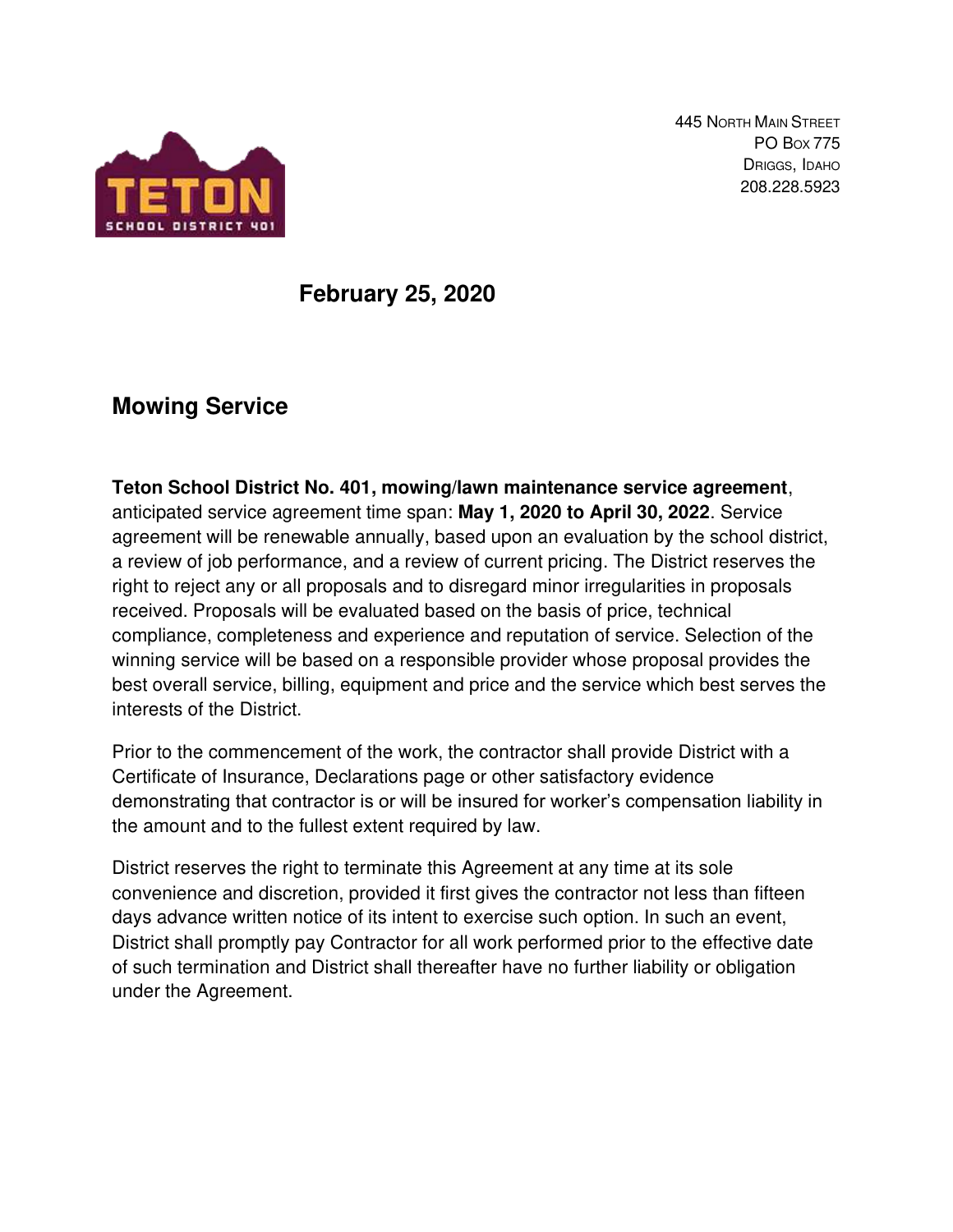**Mowing/Trimming Service** (as directed by school district maintenance supervisor)

Anticipated start and end mowing dates: May 1st to October 15th **(exact start and end dates to be determined by the school district maintenance supervisor).** 

Any mowing that is close to the school building **must occur before 8:00 am or after 3:30 pm, when school is in session (areas to be determined by District).** Athletic fields can be mowed during the school day.

**\*Failure to conform to such agreed schedules may be grounds for immediate termination of the Service Agreement.** 

**School Property Sites (bidders are strongly encouraged to review the locations and verify with the school district maintenance supervisor):** 

## **Driggs locations:**

#### **District Office, 445 North Main Street**

1. Grass areas around building, tennis courts

#### **OLD Driggs Elementary, 481 North Main Street**

1. Grass area of the playground area and grass area on the south side of the main south parking lot

2. School district practice field (old football field).

## **New Driggs Elementary, 265 LeGrand Pierre Avenue**

1. Grass areas and athletic field **(wait until new sod is established and in mowing condition)**, to be determined by TSD401.

#### **Rendezvous Upper Elementary, 211 East Howard Avenue**

1. Grass area around the school and soccer field area

## **Teton Middle School, 935 North 5th East**

1. Grass area around the school and athletic field

## **Teton High School, 555 East Ross Avenue**

1. Grass area around the school, all athletic fields and perimeter grass areas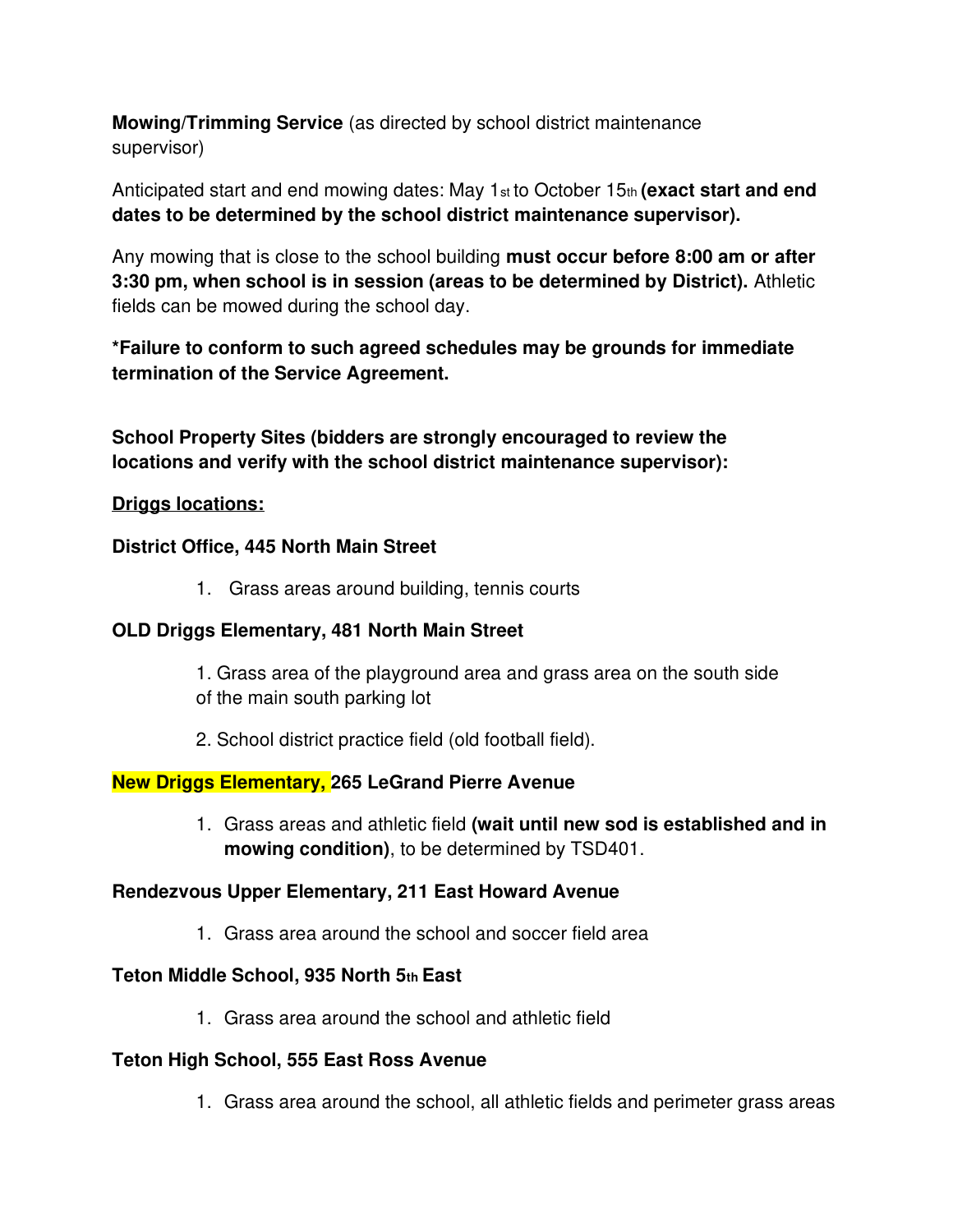## **Tetonia location:**

## **Tetonia Elementary, 215 South 5th Street**

1. Grass area around the school and play field

#### **Victor locations:**

## **OLD Victor Elementary, 43 East Center Street**

1. grass area around the school and play areas (NO MOWING?)

## **New Victor Elementary 255 Elm Street, Victor**

1. Grass areas and athletic fields **(wait until new sod is established and in mowing condition)**, to be determined by TSD401.

## **Mowing/Trimming**

Lawns must be mowed and edges trimmed, on a schedule determined by the owner. Anticipated mowing schedule would be weekly in June-July-August, then transitioning to every other week in September. Trash or other debris will be removed at the time of designated mowing/trimming by the contractor.

1. Mow once per week per site. Please estimate the total cost to mow once per week for all locations.

2. Fertilizer spraying must have pre-approval by the school district, and cost/unit must be included in the service. Please estimate the cost per acre.

3. Weed spraying: spraying or killing of weeds will be determined by school district maintenance staff. Please estimate the cost per acre.

4. Fence line trimming: must have pre-approval by the school district, and a cost/unit, must provide an estimate for the cost per linear foot.

**Site Review must be completed with Cody Kunz, prior to submitting service**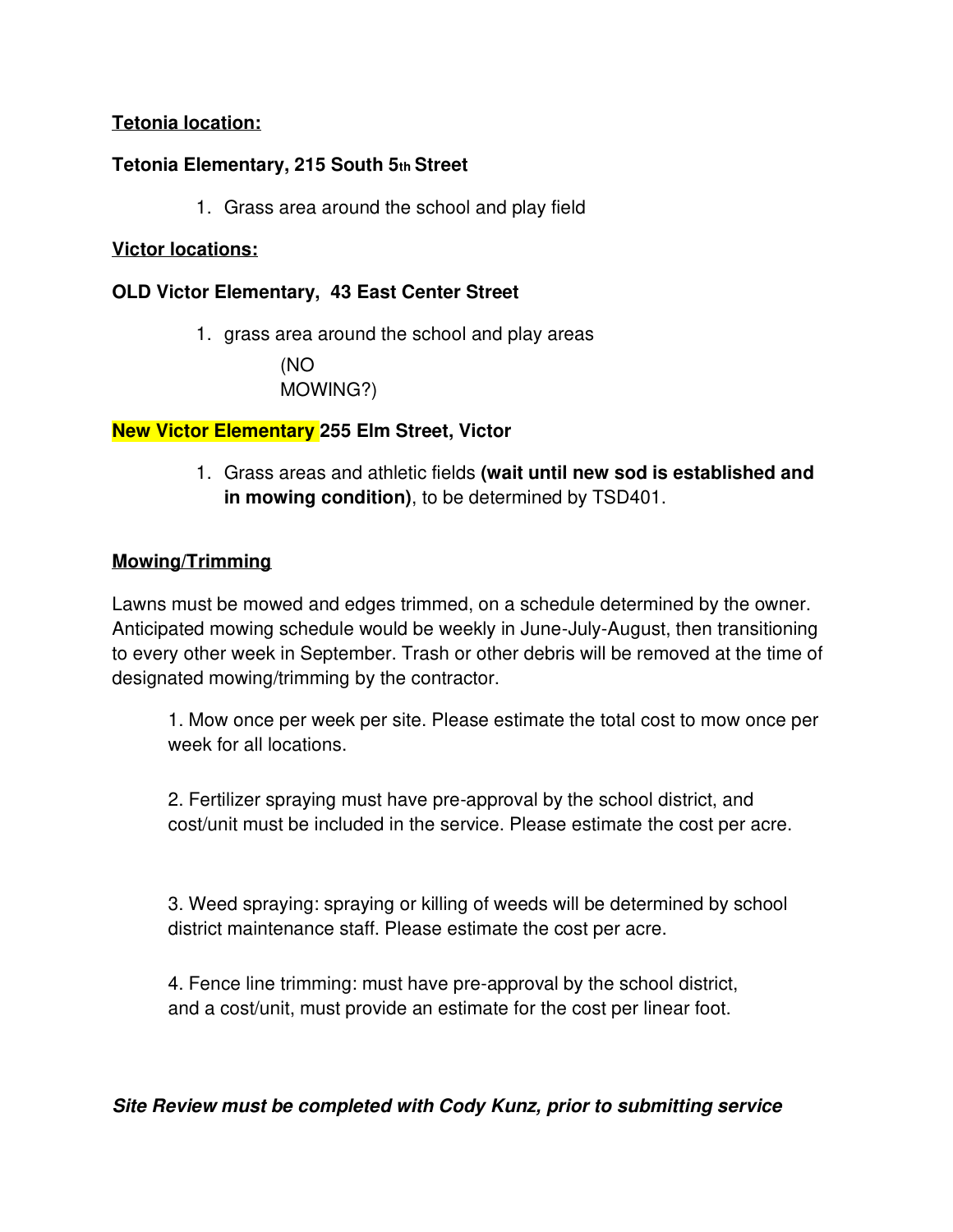#### **(208-399-0283 cell phone)**

## **DEADLINE**: **April 13, 2020, 4:00 pm**

Submit estimates to:

Teton School District 401

Office: PO Box 775, 445 North Main Street, Driggs, ID 83422, 208-228-5923 (office).

(no email or fax submittals will be accepted).

# **Estimate Submittal Sheet**

\_\_\_\_\_\_\_\_\_\_\_\_\_\_\_\_\_\_\_\_\_\_\_\_\_\_

Date:

Contractor:

# **1. Mowing Estimate:**

Mowing all school sites, once per week (approximately 42.3 acres total):

# **Additional Service Estimates:**

**2. Fertilizer Spray:** (as needed, cost per acre with approximately 42.3 acres total)

 $\overline{\phantom{a}}$  , and the contribution of the contribution of the contribution of the contribution of the contribution of the contribution of the contribution of the contribution of the contribution of the contribution of the

\_\_\_\_\_\_\_\_\_\_\_\_\_\_\_\_\_\_\_\_\_\_\_\_\_\_\_\_\_\_\_\_\_\_\_\_\_\_\_\_\_\_\_\_\_\_\_\_\_\_\_\_\_\_\_\_\_\_\_\_\_\_\_\_\_\_\_